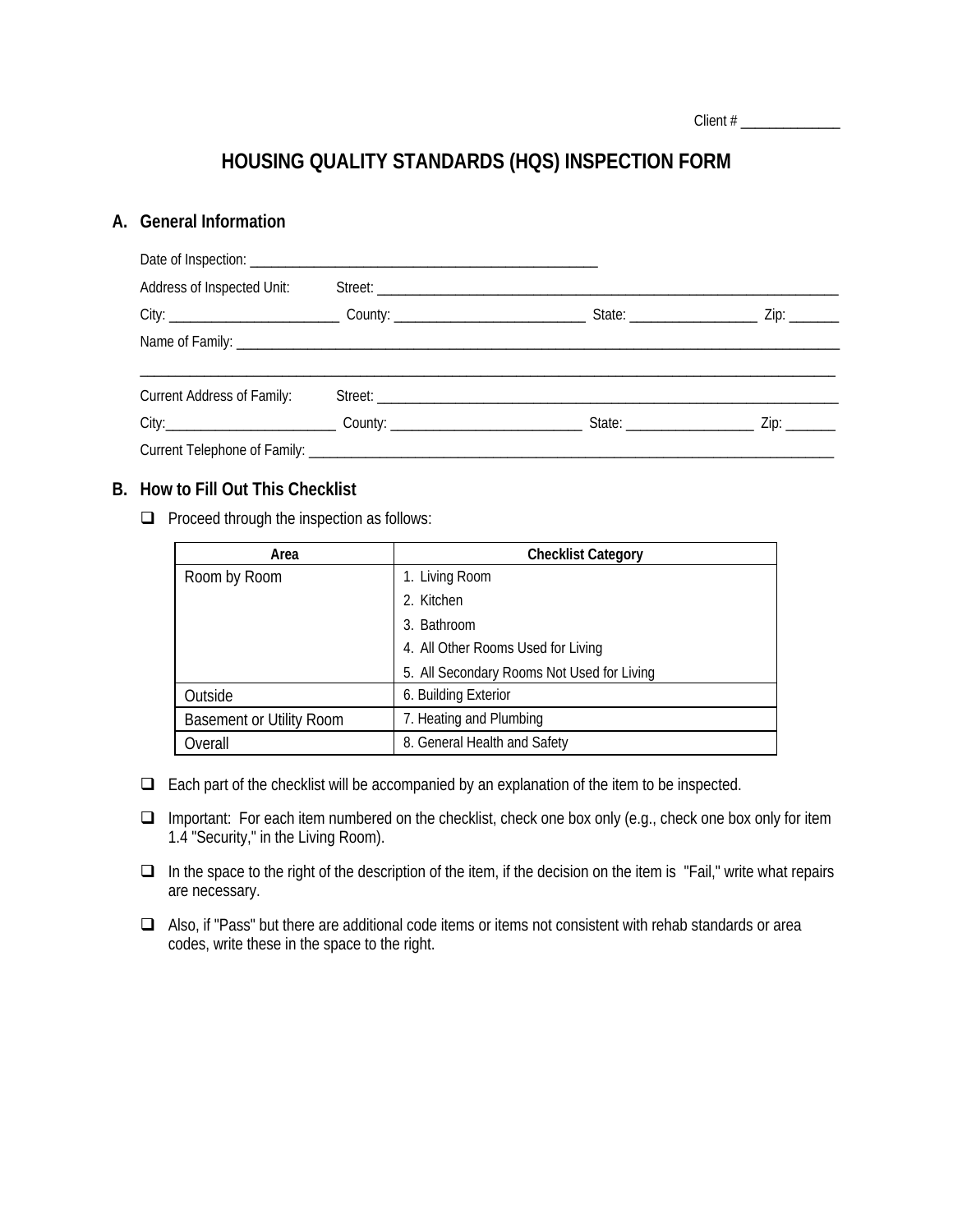**1. LIVING ROOM For each item numbered, check one box only.**

|       |                                                                                          | <b>DECISION</b> |      |                  |
|-------|------------------------------------------------------------------------------------------|-----------------|------|------------------|
|       |                                                                                          | Yes,            | No,  | Repairs Required |
| Item# | Description                                                                              | <b>PASS</b>     | FAIL |                  |
| 1.1   | <b>LIVING ROOM PRESENT</b>                                                               |                 |      |                  |
|       | Is there a living room?                                                                  |                 |      |                  |
| 1.2   | <b>ELECTRICITY</b>                                                                       |                 |      |                  |
|       | Are there at least two working outlets or one                                            |                 |      |                  |
|       | working outlet and one working light fixture?                                            |                 |      |                  |
| 1.3   | <b>ELECTRICAL HAZARDS</b>                                                                |                 |      |                  |
|       | Is the room free from electrical hazards?                                                |                 |      |                  |
|       |                                                                                          |                 |      |                  |
| 1.4   | <b>SECURITY</b>                                                                          |                 |      |                  |
|       | Are all windows and doors that are accessible                                            |                 |      |                  |
|       | from the outside lockable?                                                               |                 |      |                  |
| 1.5   | <b>WINDOW CONDITION</b>                                                                  |                 |      |                  |
|       | Is there at least one window, and are all                                                |                 |      |                  |
|       | windows free of signs of severe deterioration<br>or missing or broken out panes?         |                 |      |                  |
| 1.6   | <b>CEILING CONDITION</b>                                                                 |                 |      |                  |
|       | Is the ceiling sound and free from hazardous                                             |                 |      |                  |
|       | defects?                                                                                 |                 |      |                  |
| 1.7   | <b>WALL CONDITION</b>                                                                    |                 |      |                  |
|       | Are the walls sound and free from hazardous                                              |                 |      |                  |
|       | defects?                                                                                 |                 |      |                  |
| 1.8   | <b>FLOOR CONDITION</b>                                                                   |                 |      |                  |
|       | Is the floor sound and free from hazardous<br>defects?                                   |                 |      |                  |
| 1.9   | <b>LEAD PAINT</b>                                                                        |                 |      |                  |
|       | Are all interior surfaces either free of cracking,                                       |                 |      |                  |
|       | scaling, peeling, chipping, and loose paint or                                           |                 |      |                  |
|       | adequately treated and covered to prevent                                                |                 |      |                  |
|       | exposure of the occupants to lead based paint                                            |                 |      |                  |
|       | hazards?                                                                                 |                 |      |                  |
| 1.10  | <b>WEATHER STRIPPING</b>                                                                 |                 |      |                  |
|       | Is weather stripping present and in good<br>condition on all windows and exterior doors? |                 |      |                  |
| 1.11  | <b>OTHER</b>                                                                             |                 |      |                  |
|       |                                                                                          |                 |      |                  |
|       |                                                                                          |                 |      |                  |
| 1.12  | <b>OTHER</b>                                                                             |                 |      |                  |
|       |                                                                                          |                 |      |                  |
|       |                                                                                          |                 |      |                  |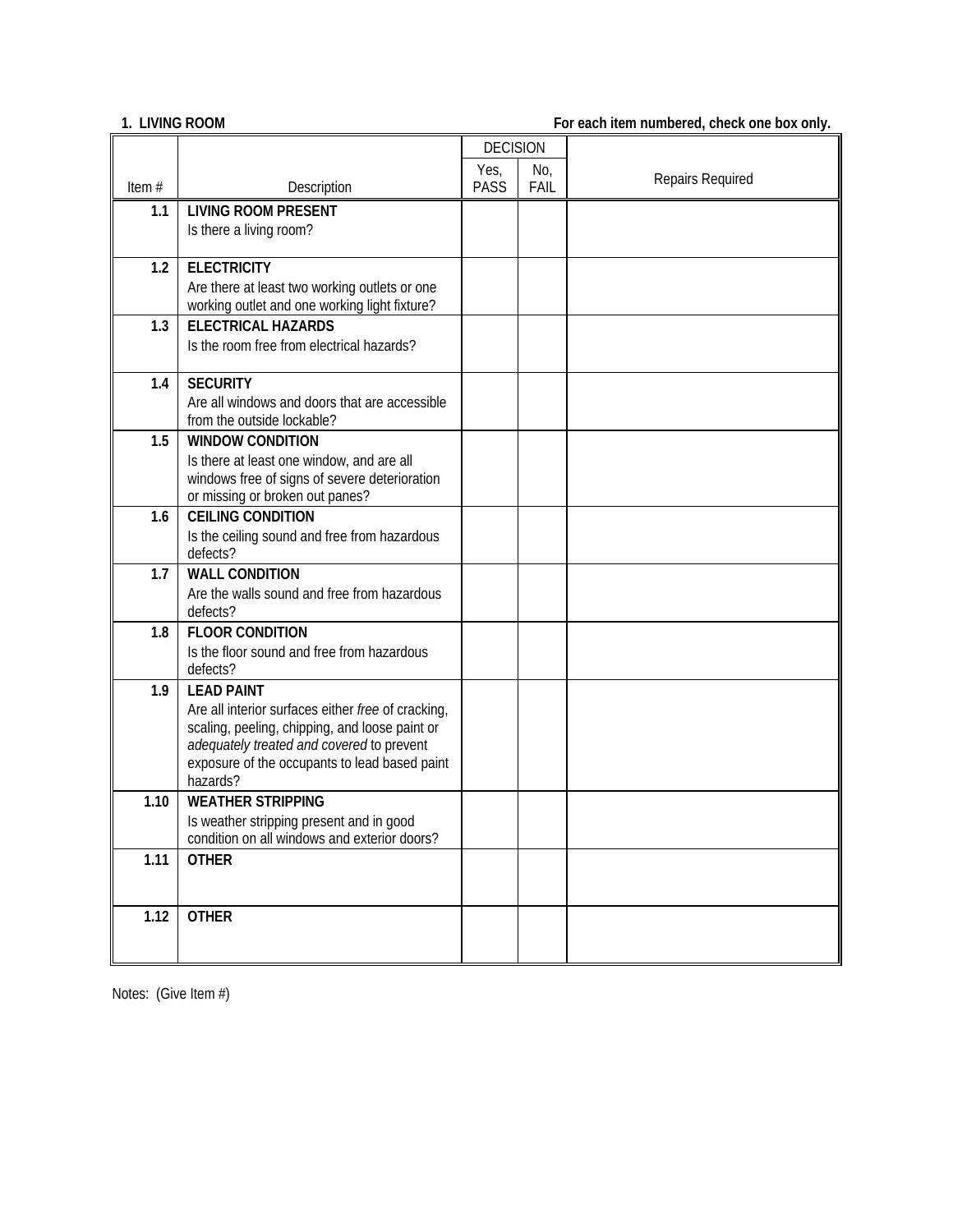## **2. KITCHEN For each item numbered, check one box only.**

|          |                                                                                            | <b>DECISION</b> |      |                  |
|----------|--------------------------------------------------------------------------------------------|-----------------|------|------------------|
|          |                                                                                            | Yes,            | No,  | Repairs Required |
| Item $#$ | Description                                                                                | <b>PASS</b>     | FAIL |                  |
| 2.1      | <b>KITCHEN AREA PRESENT</b>                                                                |                 |      |                  |
|          | Is there a kitchen?                                                                        |                 |      |                  |
|          |                                                                                            |                 |      |                  |
| 2.2      | <b>ELECTRICITY</b>                                                                         |                 |      |                  |
|          | Is there at least one working electric outlet and                                          |                 |      |                  |
|          | one working, permanently installed light<br>fixture?                                       |                 |      |                  |
| 2.3      | <b>ELECTRICAL HAZARDS</b>                                                                  |                 |      |                  |
|          | Is the kitchen free from electrical hazards?                                               |                 |      |                  |
|          |                                                                                            |                 |      |                  |
| 2.4      | <b>SECURITY</b>                                                                            |                 |      |                  |
|          | Are all windows and doors that are accessible                                              |                 |      |                  |
|          | from the outside lockable?                                                                 |                 |      |                  |
| 2.5      | <b>WINDOW CONDITION</b>                                                                    |                 |      |                  |
|          | Are all windows free of signs of deterioration                                             |                 |      |                  |
|          | or missing or broken out panes?                                                            |                 |      |                  |
| 2.6      | <b>CEILING CONDITION</b>                                                                   |                 |      |                  |
|          | Is the ceiling sound and free from hazardous                                               |                 |      |                  |
| 2.7      | defects?<br><b>WALL CONDITION</b>                                                          |                 |      |                  |
|          | Are the walls sound and free from hazardous                                                |                 |      |                  |
|          | defects?                                                                                   |                 |      |                  |
| 2.8      | <b>FLOOR CONDITION</b>                                                                     |                 |      |                  |
|          | Is the floor sound and free from hazardous                                                 |                 |      |                  |
|          | defects?                                                                                   |                 |      |                  |
| 2.9      | <b>LEAD PAINT</b>                                                                          |                 |      |                  |
|          | Are all interior surfaces either free of cracking,                                         |                 |      |                  |
|          | scaling, peeling, chipping, and loose paint or                                             |                 |      |                  |
|          | adequately treated and covered to prevent<br>exposure of the occupants to lead based paint |                 |      |                  |
|          | hazards?                                                                                   |                 |      |                  |
| 2.10     | <b>STOVE OR RANGE WITH OVEN</b>                                                            |                 |      |                  |
|          | Is there a working oven and a stove (or range)                                             |                 |      |                  |
|          | with top burners that work?                                                                |                 |      |                  |
| 2.11     | <b>REFRIGERATOR</b>                                                                        |                 |      |                  |
|          | Is there a refrigerator that works and maintains                                           |                 |      |                  |
|          | a temperature low enough so that food does                                                 |                 |      |                  |
|          | not spoil over a reasonable period of time?                                                |                 |      |                  |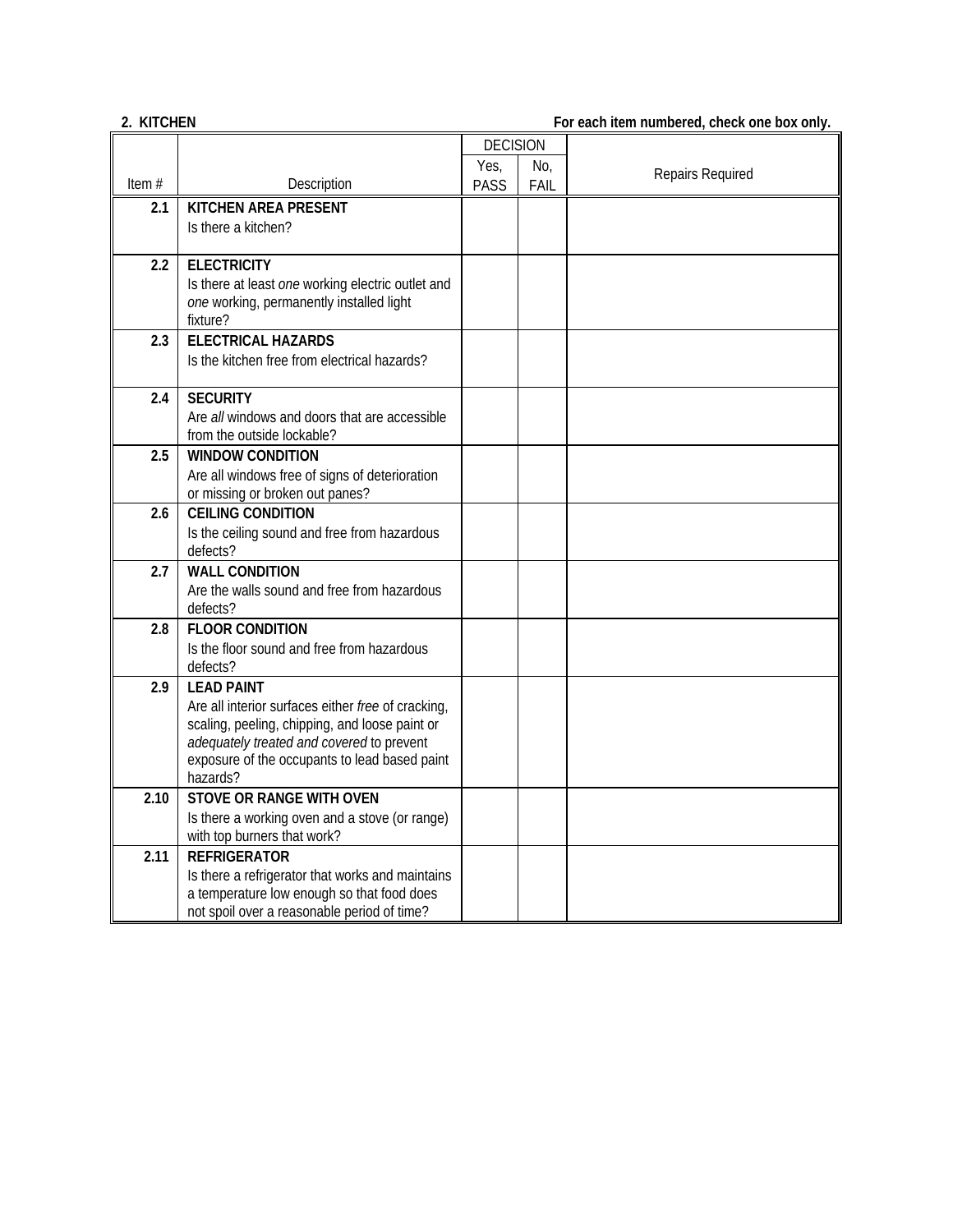| 2.12 | <b>SINK</b>                                                                              |  |  |
|------|------------------------------------------------------------------------------------------|--|--|
|      | Is there a kitchen sink that works with hot and<br>cold running water?                   |  |  |
| 2.13 | <b>SPACE FOR STORAGE AND</b>                                                             |  |  |
|      | PREPARATION OF FOOD                                                                      |  |  |
|      | Is there space to store and prepare food?                                                |  |  |
| 2.14 | <b>WEATHER STRIPPING</b>                                                                 |  |  |
|      | Is weather stripping present and in good<br>condition on all windows and exterior doors? |  |  |
| 2.15 | <b>OTHER</b>                                                                             |  |  |
|      |                                                                                          |  |  |
| 2.16 | <b>OTHER</b>                                                                             |  |  |
|      |                                                                                          |  |  |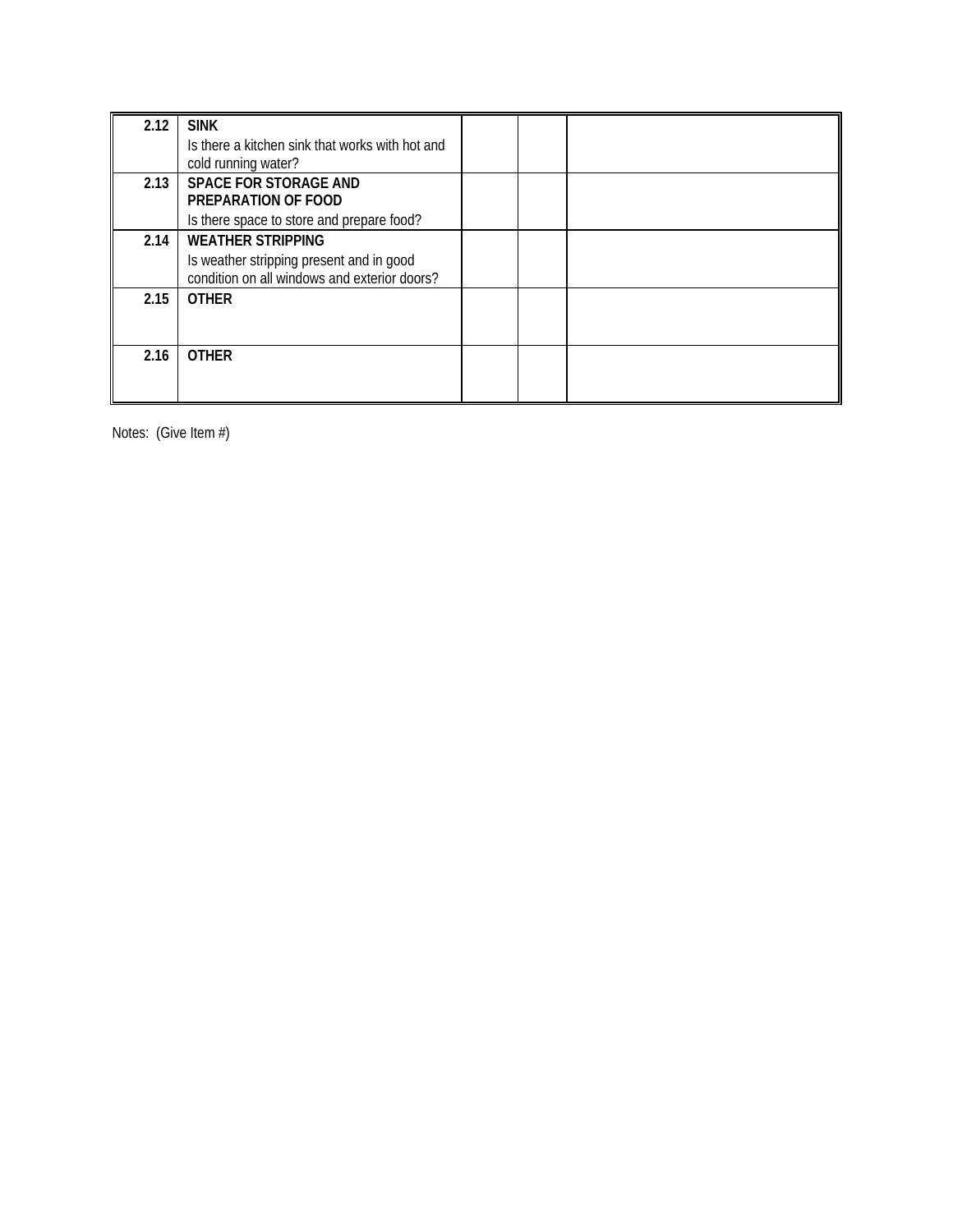## **3. BATHROOM For each item numbered, check one box only.**

|          |                                                                                            | <b>DECISION</b> |      |                  |
|----------|--------------------------------------------------------------------------------------------|-----------------|------|------------------|
|          |                                                                                            | Yes,            | No,  | Repairs Required |
| Item $#$ | Description                                                                                | <b>PASS</b>     | FAIL |                  |
| 3.1      | <b>BATHROOM</b> (see description)                                                          |                 |      |                  |
|          | Is there a bathroom?                                                                       |                 |      |                  |
| 3.2      | <b>ELECTRICITY</b>                                                                         |                 |      |                  |
|          | Is there at least one permanently installed light                                          |                 |      |                  |
|          | fixture?                                                                                   |                 |      |                  |
| 3.3      | <b>ELECTRICAL HAZARDS</b>                                                                  |                 |      |                  |
|          | Is the bathroom free from electrical hazards?                                              |                 |      |                  |
|          |                                                                                            |                 |      |                  |
| 3.4      | <b>SECURITY</b>                                                                            |                 |      |                  |
|          | Are all windows and doors that are accessible<br>from the outside lockable?                |                 |      |                  |
| 3.5      | <b>WINDOW CONDITION</b>                                                                    |                 |      |                  |
|          | Are all windows free of signs of deterioration                                             |                 |      |                  |
|          | or missing or broken out panes?                                                            |                 |      |                  |
| 3.6      | <b>CEILING CONDITION</b>                                                                   |                 |      |                  |
|          | Is the ceiling sound and free from hazardous                                               |                 |      |                  |
|          | defects?                                                                                   |                 |      |                  |
| 3.7      | <b>WALL CONDITION</b>                                                                      |                 |      |                  |
|          | Are the walls sound and free from hazardous<br>defects?                                    |                 |      |                  |
| 3.8      | <b>FLOOR CONDITION</b>                                                                     |                 |      |                  |
|          | Is the floor sound and free from hazardous                                                 |                 |      |                  |
|          | defects?                                                                                   |                 |      |                  |
| 3.9      | <b>LEAD PAINT</b>                                                                          |                 |      |                  |
|          | Are all interior surfaces either free of cracking,                                         |                 |      |                  |
|          | scaling, peeling, chipping, and loose paint, or                                            |                 |      |                  |
|          | adequately treated and covered to prevent<br>exposure of the occupants to lead based paint |                 |      |                  |
|          | hazards?                                                                                   |                 |      |                  |
| 3.10     | FLUSH TOILET IN ENCLOSED ROOM IN                                                           |                 |      |                  |
|          | <b>UNIT</b>                                                                                |                 |      |                  |
|          | Is there a working toilet in the unit for exclusive                                        |                 |      |                  |
|          | private use of the tenant?                                                                 |                 |      |                  |
| 3.11     | FIXED WASH BASIN OR LAVATORY IN<br><b>UNIT</b>                                             |                 |      |                  |
|          | Is there a working, permanently installed wash                                             |                 |      |                  |
|          | basin with hot and cold running water in the                                               |                 |      |                  |
|          | unit?                                                                                      |                 |      |                  |
| 3.12     | TUB OR SHOWER IN UNIT                                                                      |                 |      |                  |
|          | Is there a working tub or shower with hot and                                              |                 |      |                  |
|          | cold running water in the unit?                                                            |                 |      |                  |
| 3.13     | <b>VENTILATION</b><br>Are there operable windows or a working vent                         |                 |      |                  |
|          | system?                                                                                    |                 |      |                  |
|          |                                                                                            |                 |      |                  |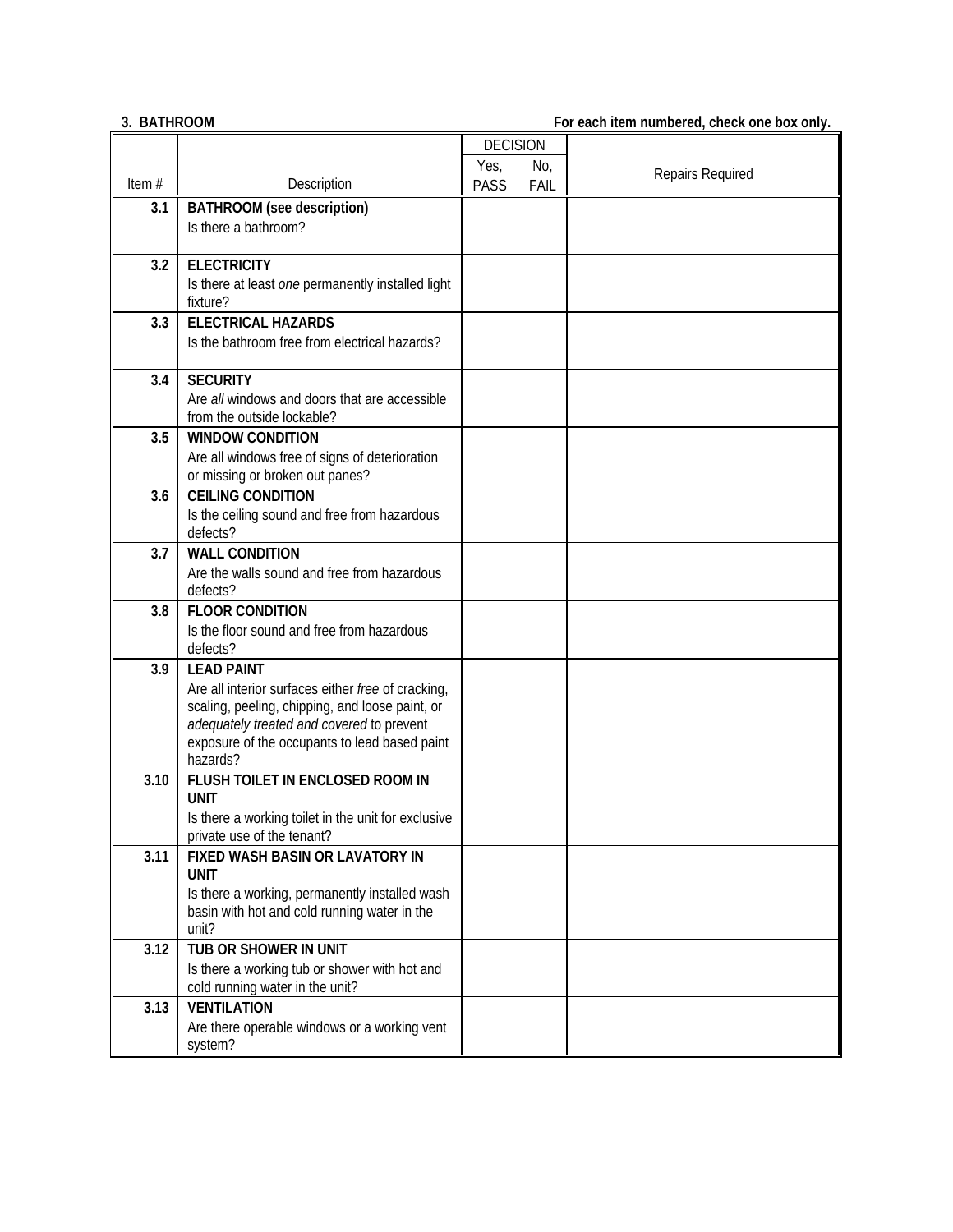| 3.14 | <b>WEATHER STRIPPING</b><br>Is weather stripping present and in good<br>condition on all windows and exterior doors? |  |  |
|------|----------------------------------------------------------------------------------------------------------------------|--|--|
| 3.15 | <b>OTHER</b>                                                                                                         |  |  |
| 3.16 | <b>OTHER</b>                                                                                                         |  |  |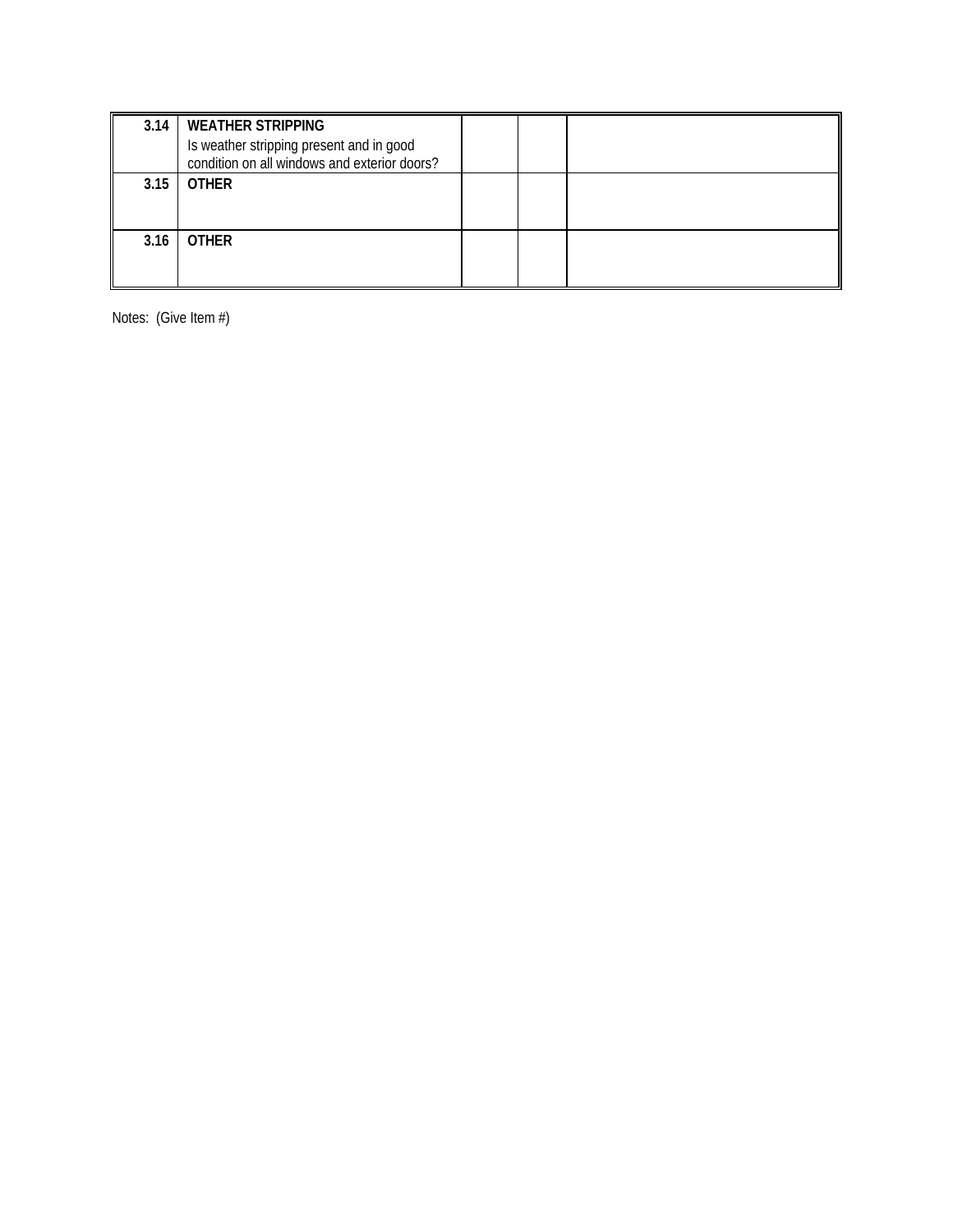## **4. OTHER ROOMS USED FOR LIVING AND HALLS For each item numbered, check one box only.**

|          |                                                                             |                                                 | <b>DECISION</b>       |                                                      |
|----------|-----------------------------------------------------------------------------|-------------------------------------------------|-----------------------|------------------------------------------------------|
|          |                                                                             | Yes,                                            | No,                   | Repairs Required                                     |
| Item $#$ | Description                                                                 | <b>PASS</b>                                     | <b>FAIL</b>           |                                                      |
| 4.1      | ROOM CODE and                                                               |                                                 | ROOM CODES            |                                                      |
|          | <b>ROOM LOCATION:</b>                                                       | 1 = Bedroom or any other room used for sleeping |                       |                                                      |
|          |                                                                             | (regardless of type of room)                    |                       |                                                      |
|          |                                                                             | = Dining Room, or Dining Area<br>2              |                       |                                                      |
|          | right/left                                                                  | 3                                               |                       | = Second Living Room, Family Room, Den, Playroom, TV |
|          | front/rear                                                                  |                                                 | Room                  |                                                      |
|          | floor level                                                                 | 4                                               | = Additional Bathroom | Entrance Halls, Corridors, Halls, Staircases         |
|          |                                                                             | 5<br>6                                          | $=$ Other             |                                                      |
| 4.2      | <b>ELECTRICITY</b>                                                          |                                                 |                       |                                                      |
|          | If Room Code = $1$ , are there at least two                                 |                                                 |                       |                                                      |
|          | working outlets or one working outlet and one                               |                                                 |                       |                                                      |
|          | working, permanently installed light fixture? If                            |                                                 |                       |                                                      |
|          | Room Code does not $= 1$ , is there a means of                              |                                                 |                       |                                                      |
|          | illumination?                                                               |                                                 |                       |                                                      |
| 4.3      | <b>ELECTRICAL HAZARDS</b>                                                   |                                                 |                       |                                                      |
|          | Is the room free from electrical hazards?                                   |                                                 |                       |                                                      |
|          |                                                                             |                                                 |                       |                                                      |
| 4.4      | <b>SECURITY</b>                                                             |                                                 |                       |                                                      |
|          | Are all windows and doors that are accessible<br>from the outside lockable? |                                                 |                       |                                                      |
| 4.5      | <b>WINDOW CONDITION</b>                                                     |                                                 |                       |                                                      |
|          | If Room Code = $1$ , is there at least one                                  |                                                 |                       |                                                      |
|          | window? And, regardless of Room Code, are                                   |                                                 |                       |                                                      |
|          | all windows free of signs of severe                                         |                                                 |                       |                                                      |
|          | deterioration or missing or broken out panes?                               |                                                 |                       |                                                      |
| 4.6      | <b>CEILING CONDITION</b>                                                    |                                                 |                       |                                                      |
|          | Is the ceiling sound and free from hazardous                                |                                                 |                       |                                                      |
|          | defects?                                                                    |                                                 |                       |                                                      |
| 4.7      | <b>WALL CONDITION</b>                                                       |                                                 |                       |                                                      |
|          | Are the walls sound and free from hazardous                                 |                                                 |                       |                                                      |
| 4.8      | defects?<br><b>FLOOR CONDITION</b>                                          |                                                 |                       |                                                      |
|          | Is the floor sound and free from hazardous                                  |                                                 |                       |                                                      |
|          | defects?                                                                    |                                                 |                       |                                                      |
| 4.9      | <b>LEAD PAINT</b>                                                           |                                                 |                       |                                                      |
|          | Are all interior surfaces either free of cracking,                          |                                                 |                       |                                                      |
|          | scaling, peeling, chipping, and loose paint, or                             |                                                 |                       |                                                      |
|          | adequately treated and covered to prevent                                   |                                                 |                       |                                                      |
|          | exposure of the occupants to lead based paint                               |                                                 |                       |                                                      |
|          | hazards?                                                                    |                                                 |                       |                                                      |
| 4.10     | <b>WEATHERSTRIPPING</b>                                                     |                                                 |                       |                                                      |
|          | Is weather stripping present and in good                                    |                                                 |                       |                                                      |
|          | condition on all windows and exterior doors?                                |                                                 |                       |                                                      |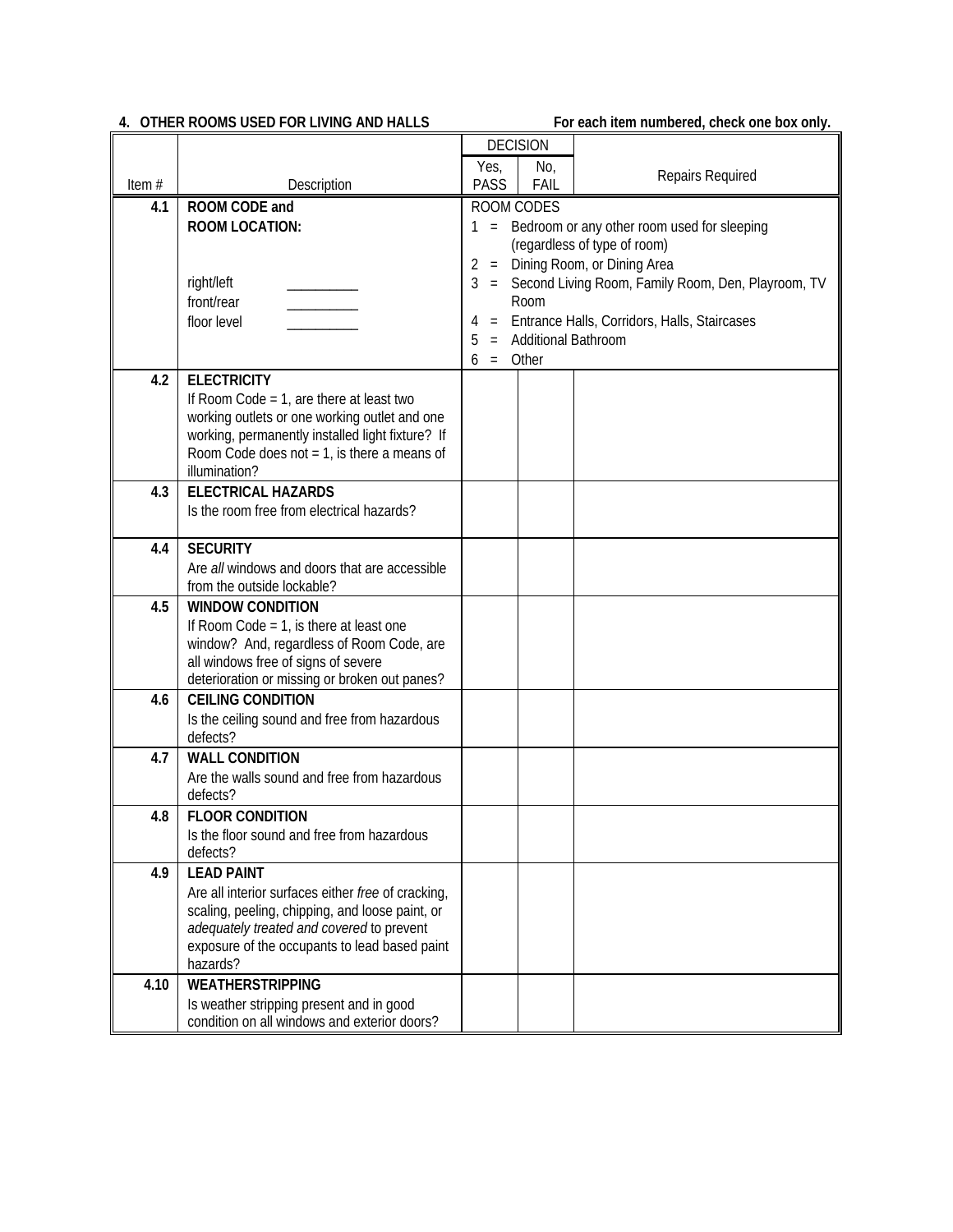| $4.11$ OTHER |  |  |
|--------------|--|--|
| $4.12$ OTHER |  |  |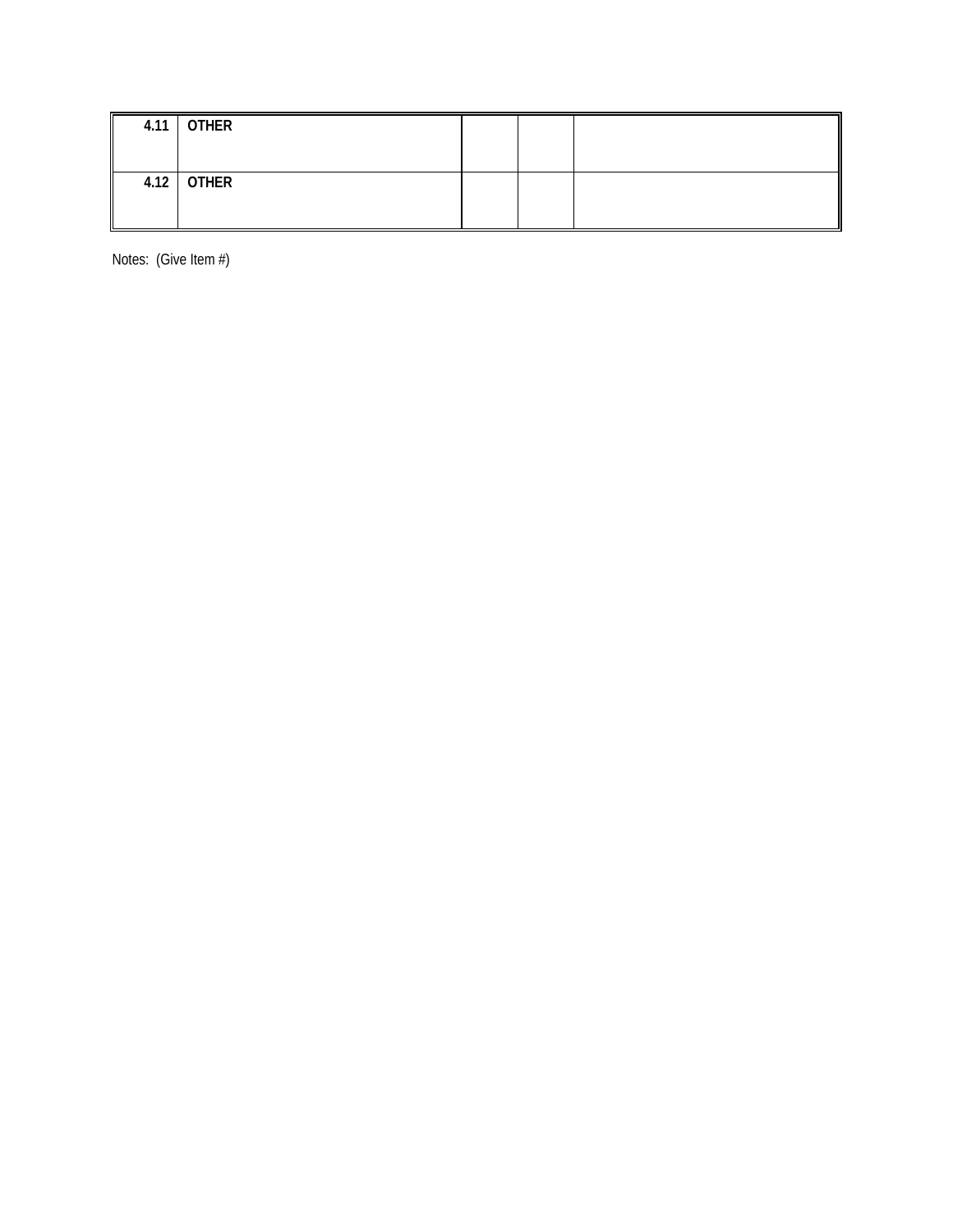# **5. ALL SECONDARY ROOMS NOT USED FOR LIVING For each item numbered, check one box only.**

|          |                                                                                                                                       | <b>DECISION</b> |             |                  |
|----------|---------------------------------------------------------------------------------------------------------------------------------------|-----------------|-------------|------------------|
| Item $#$ | Description                                                                                                                           | Yes,<br>PASS    | No,<br>FAIL | Repairs Required |
| 5.1      | <b>NONE. GO TO PART 6</b>                                                                                                             |                 |             |                  |
|          |                                                                                                                                       |                 |             |                  |
| 5.2      | <b>SECURITY</b>                                                                                                                       |                 |             |                  |
|          | Are all windows and doors that are accessible<br>from the outside lockable in each room?                                              |                 |             |                  |
| 5.3      | <b>ELECTRICAL HAZARDS</b>                                                                                                             |                 |             |                  |
|          | Are all these rooms free from electrical<br>hazards?                                                                                  |                 |             |                  |
| 5.4      | OTHER POTENTIALLY HAZARDOUS<br><b>FEATURES IN ANY OF THESE ROOMS</b><br>Are all of these rooms free of any other                      |                 |             |                  |
|          | potentially hazardous features? For each<br>room with an "other potentially hazardous<br>feature" explain hazard and means of control |                 |             |                  |
| 5.5      | of interior access to room.<br><b>OTHER</b>                                                                                           |                 |             |                  |
|          |                                                                                                                                       |                 |             |                  |
| 5.6      | <b>OTHER</b>                                                                                                                          |                 |             |                  |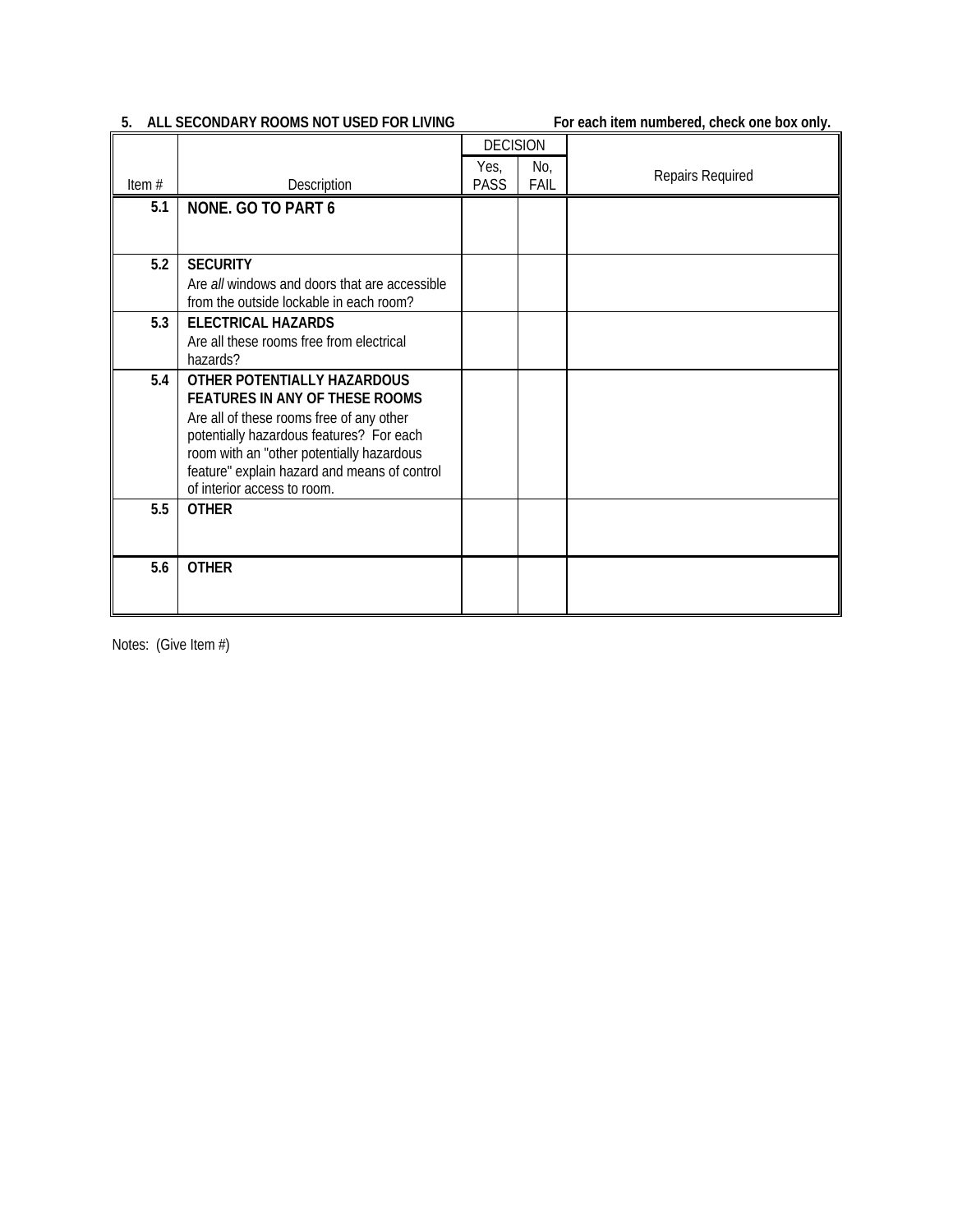# **6. BUILDING EXTERIOR For each item numbered, check one box only.**

|       |                                                         | <b>DECISION</b> |      |                  |
|-------|---------------------------------------------------------|-----------------|------|------------------|
|       |                                                         | Yes,            | No,  |                  |
| Item# | Description                                             | PASS            | FAIL | Repairs Required |
| 6.1   | <b>CONDITION OF FOUNDATION</b>                          |                 |      |                  |
|       | Is the foundation sound and free from hazards?          |                 |      |                  |
|       |                                                         |                 |      |                  |
| 6.2   | <b>CONDITION OF STAIRS, RAILS, AND</b>                  |                 |      |                  |
|       | <b>PORCHES</b>                                          |                 |      |                  |
|       | Are all the exterior stairs, rails and porches sound    |                 |      |                  |
|       | and free from hazards?                                  |                 |      |                  |
| 6.3   | <b>CONDITION OF ROOF AND GUTTERS</b>                    |                 |      |                  |
|       | Are the roof, gutters and downspouts sound and          |                 |      |                  |
|       | free from hazards?                                      |                 |      |                  |
| 6.4   | <b>CONDITION OF EXTERIOR SURFACES</b>                   |                 |      |                  |
|       | Are exterior surfaces sound and free from               |                 |      |                  |
|       | hazards?                                                |                 |      |                  |
| 6.5   | <b>CONDITION OF CHIMNEY</b>                             |                 |      |                  |
|       | Is the chimney sound and free from hazards?             |                 |      |                  |
| 6.6   | <b>LEAD PAINT: EXTERIOR SURFACES</b>                    |                 |      |                  |
|       | Are all exterior surfaces which are accessible to       |                 |      |                  |
|       | children under seven years of age free of               |                 |      |                  |
|       | cracking, scaling, peeling, chipping, and loose         |                 |      |                  |
|       | paint, or adequately treated or covered to prevent      |                 |      |                  |
|       | exposure of such children to lead based paint           |                 |      |                  |
|       | hazards?                                                |                 |      |                  |
| 6.7   | <b>MOBILE HOMES: TIE DOWNS</b>                          |                 |      |                  |
|       | If the unit is a mobile home, it is properly placed     |                 |      |                  |
|       | and tied down? If not a mobile home, check "Not         |                 |      |                  |
|       | Applicable."                                            |                 |      |                  |
| 6.8   | <b>MOBILE HOMES: SMOKE DETECTORS</b>                    |                 |      |                  |
|       | If unit is a mobile home, does it have at least one     |                 |      |                  |
|       | smoke detector in working condition? If not a           |                 |      |                  |
| 6.9   | mobile home, check "Not Applicable."<br><b>CAULKING</b> |                 |      |                  |
|       | Are all fixed joints including frames around doors      |                 |      |                  |
|       | and windows, areas around all holes for pipes,          |                 |      |                  |
|       | ducts, water faucets or electric conduits, and          |                 |      |                  |
|       | other areas, which may allow unwanted air flow          |                 |      |                  |
|       | appropriately caulked.                                  |                 |      |                  |
| 6.10  | <b>OTHER</b>                                            |                 |      |                  |
|       |                                                         |                 |      |                  |
|       |                                                         |                 |      |                  |
| 6.11  | <b>OTHER</b>                                            |                 |      |                  |
|       |                                                         |                 |      |                  |
|       |                                                         |                 |      |                  |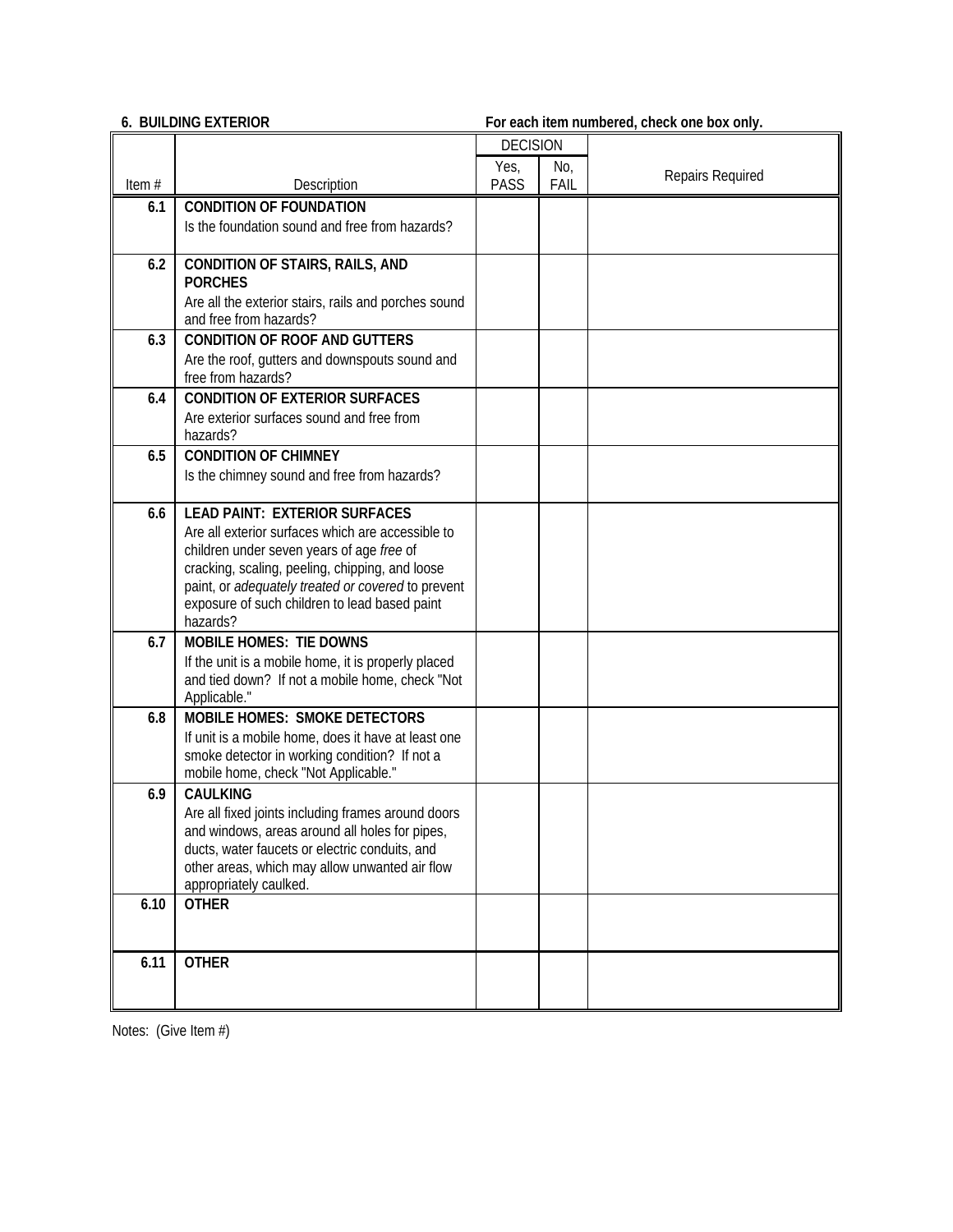**7. HEATING, PLUMBING AND INSULATION For each item numbered, check one box only.**

|       |                                                                                              | <b>DECISION</b> |      |                  |
|-------|----------------------------------------------------------------------------------------------|-----------------|------|------------------|
|       |                                                                                              | Yes,            | No,  | Repairs Required |
| Item# | Description                                                                                  | <b>PASS</b>     | FAIL |                  |
| 7.1   | ADEQUACY OF HEATING EQUIPMENT                                                                |                 |      |                  |
|       | a. Is the heating equipment capable of<br>providing adequate heat (either directly or        |                 |      |                  |
|       | indirectly) to all rooms used for living?                                                    |                 |      |                  |
|       | Is the heating equipment oversized by<br>b.                                                  |                 |      |                  |
|       | more than 15%?                                                                               |                 |      |                  |
|       | Are pipes and ducts located in<br>C.                                                         |                 |      |                  |
|       | unconditioned space insulated?                                                               |                 |      |                  |
|       |                                                                                              |                 |      |                  |
| 7.2   | <b>SAFETY OF HEATING EQUIPMENT</b>                                                           |                 |      |                  |
|       | Is the unit free from unvented fuel burning                                                  |                 |      |                  |
|       | space heaters, or any other types of unsafe<br>heating conditions?                           |                 |      |                  |
| 7.3   | <b>VENTILATION AND ADEQUACY OF</b>                                                           |                 |      |                  |
|       | <b>COOLING</b>                                                                               |                 |      |                  |
|       | Does this unit have adequate ventilation and<br>cooling by means of operable windows or a    |                 |      |                  |
|       | working cooling system?                                                                      |                 |      |                  |
| 7.4   | <b>HOT WATER HEATER</b>                                                                      |                 |      |                  |
|       | Is hot water heater located, equipped, and                                                   |                 |      |                  |
|       | installed in a safe manner?                                                                  |                 |      |                  |
| 7.5   | <b>WATER SUPPLY</b><br>Is the unit served by an approvable public or                         |                 |      |                  |
|       | private sanitary water supply?                                                               |                 |      |                  |
| 7.6   | <b>PLUMBING</b>                                                                              |                 |      |                  |
|       | Is plumbing free from major leaks or corrosion                                               |                 |      |                  |
|       | that causes serious and persistent levels of<br>rust or contamination of the drinking water? |                 |      |                  |
| 7.7   | <b>SEWER CONNECTION</b>                                                                      |                 |      |                  |
|       | Is plumbing connected to an approvable public                                                |                 |      |                  |
|       | or private disposal system, and is it free from                                              |                 |      |                  |
|       | sewer back up?                                                                               |                 |      |                  |
| 7.8   | <b>INSULATION</b><br>Are the attic and walls appropriately insulated                         |                 |      |                  |
|       | for regional conditions?                                                                     |                 |      |                  |
| 7.9   | <b>OTHER</b>                                                                                 |                 |      |                  |
|       |                                                                                              |                 |      |                  |
| 7.10  | <b>OTHER</b>                                                                                 |                 |      |                  |
|       |                                                                                              |                 |      |                  |
|       |                                                                                              |                 |      |                  |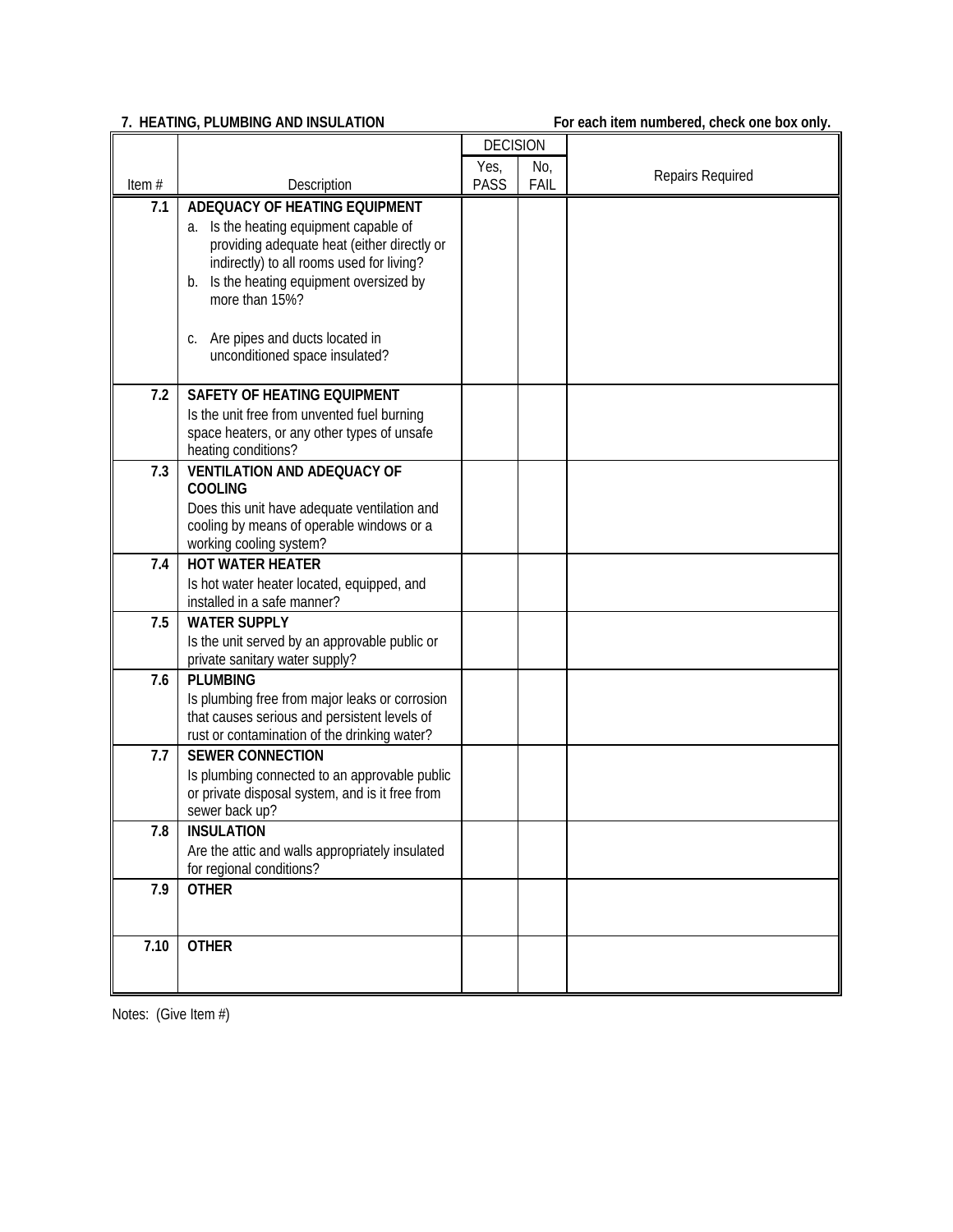**8. GENERAL HEALTH AND SAFETY For each item numbered, check one box only.**

|          |                                                                                                    | <b>DECISION</b> |      |                  |
|----------|----------------------------------------------------------------------------------------------------|-----------------|------|------------------|
|          |                                                                                                    | Yes,            | No,  |                  |
| Item $#$ | Description                                                                                        | <b>PASS</b>     | FAIL | Repairs Required |
| 8.1      | <b>ACCESS TO UNIT</b>                                                                              |                 |      |                  |
|          | Can the unit be entered without having to go                                                       |                 |      |                  |
|          | through another unit?                                                                              |                 |      |                  |
| 8.2      | <b>EXITS</b>                                                                                       |                 |      |                  |
|          | Is there an acceptable fire exit from this                                                         |                 |      |                  |
|          | building that is not blocked?                                                                      |                 |      |                  |
| 8.3      | <b>EVIDENCE OF INFESTATION</b>                                                                     |                 |      |                  |
|          | Is the unit free from rats or severe infestation                                                   |                 |      |                  |
|          | by mice or vermin?                                                                                 |                 |      |                  |
| 8.4      | <b>GARBAGE AND DEBRIS</b>                                                                          |                 |      |                  |
|          | Is the unit free from heavy accumulation of                                                        |                 |      |                  |
|          | garbage or debris inside and outside?                                                              |                 |      |                  |
| 8.5      | <b>REFUSE DISPOSAL</b>                                                                             |                 |      |                  |
|          | Are there adequate covered facilities for                                                          |                 |      |                  |
|          | temporary storage and disposal of food                                                             |                 |      |                  |
|          | wastes, and are they approved by a local                                                           |                 |      |                  |
|          | agency?                                                                                            |                 |      |                  |
| 8.6      | <b>INTERIOR STAIRS AND COMMON HALLS</b>                                                            |                 |      |                  |
|          | Are interior stairs and common halls free from                                                     |                 |      |                  |
|          | hazards to the occupant because of loose,                                                          |                 |      |                  |
|          | broken or missing steps on stairways, absent                                                       |                 |      |                  |
|          | or insecure railings; inadequate lighting, or<br>other hazards?                                    |                 |      |                  |
|          | <b>OTHER INTERIOR HAZARDS</b>                                                                      |                 |      |                  |
| 8.7      |                                                                                                    |                 |      |                  |
|          | Is the interior of the unit free from any other<br>hazards not specifically identified previously? |                 |      |                  |
| 8.8      | <b>ELEVATORS</b>                                                                                   |                 |      |                  |
|          | Where local practice requires, do all elevators                                                    |                 |      |                  |
|          | have a current inspection certificate? If local                                                    |                 |      |                  |
|          | practice does not require this, are they working                                                   |                 |      |                  |
|          | and safe?                                                                                          |                 |      |                  |
| 8.9      | <b>INTERIOR AIR QUALITY</b>                                                                        |                 |      |                  |
|          | Is the unit free from abnormally high levels of                                                    |                 |      |                  |
|          | air pollution from vehicular exhaust, sewer                                                        |                 |      |                  |
|          | gas, fuel gas, dust, or other pollutants?                                                          |                 |      |                  |
| 8.10     | SITE AND NEIGHBORHOOD CONDITIONS                                                                   |                 |      |                  |
|          | Are the site and immediate neighborhood free                                                       |                 |      |                  |
|          | from conditions, which would seriously and                                                         |                 |      |                  |
|          | continuously endanger the health or safety of                                                      |                 |      |                  |
|          | the residents?                                                                                     |                 |      |                  |